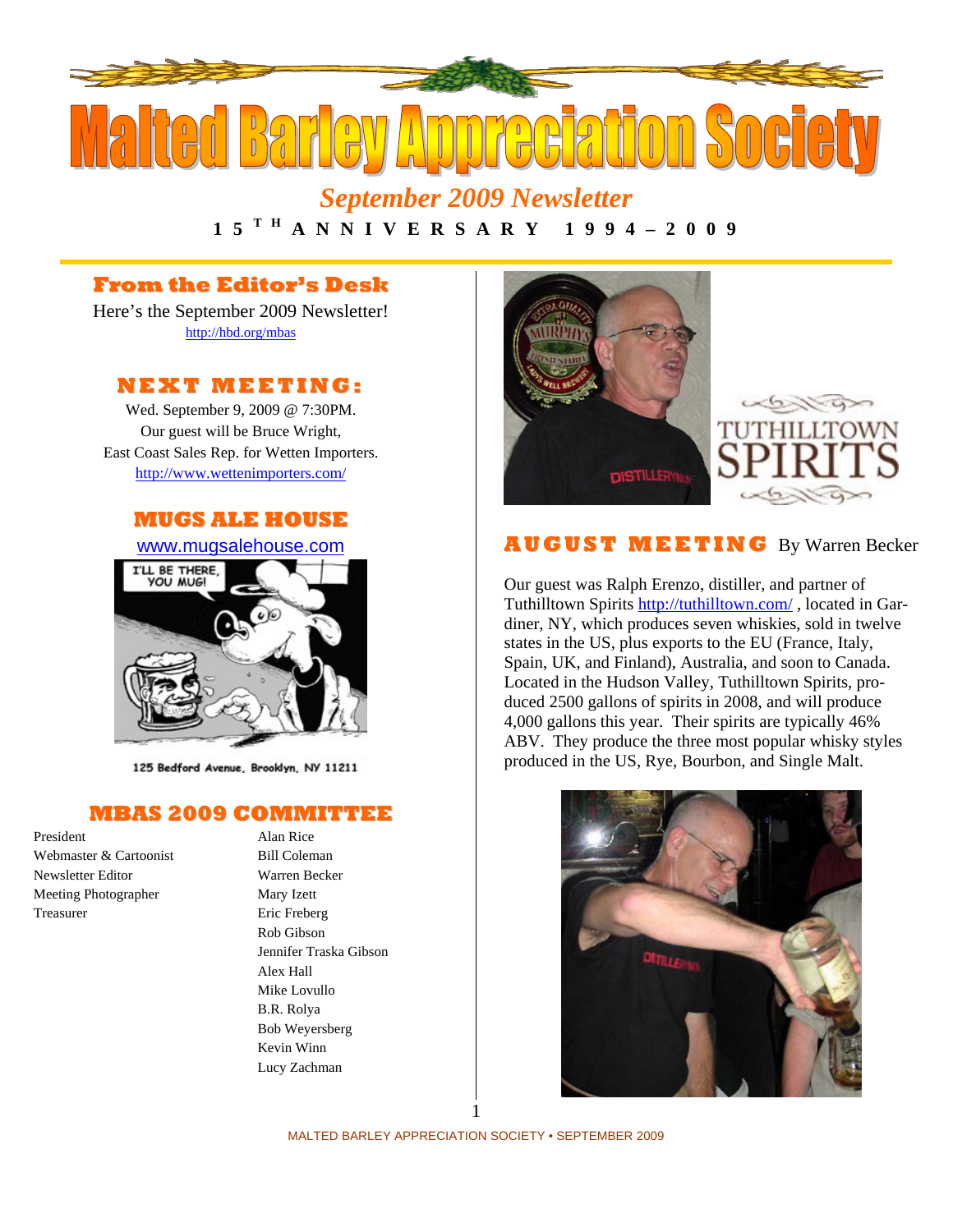Ralph shared his Corn Whisky. Produced by an old gristmill, this 92 proof, 100% corn, whisky is the end result of brewing a 15-18% beer in a 400 gallon (12 barrel) batch, which is then filtered and distilled in a pot still. It is later aged in Oak-Bourbon barrels. The new oak barrels add color to the whisky.



While pouring his Bourbon, Ralph discussed the process of aging in a charred oak bourbon barrels. The charring acts a purification agent, while allowing for carmelization of the sugars. The wood also leaches the sugars and tannins during the aging process.



We then sampled the Tuthilltown Rum, utilizing Black Strap Molasses from Louisiana, plus 4 grains, aged for 2 years in Bourbon barrels.

Tuthilltown started producing their spirits in 3 gallon small batches. This New York State whisky producer began only a few years ago by Ralph, who admitted that he didn't know a lot about distilling, other than he wanted to try it.

Local ingredients are the key to the Tuthilltown flavor quality. They use a special heirloom field corn, a corn variety not made in 400 years. Tuthilltown uses 60 tons of local corn. Their 100% Rye, the first one produced in the US since prohibition, uses rye malt produced by a local farmer.



Their vodka utilizes locally produced, NY State table apples. They start by making a cider with a crab apple variety. Ralph told us that in Normandy, France, there are 400 varieties of apples.

Tuthilltown will move to a new location at the end of 2009, in order expand it's production capacity to up 35,000 gallons, and research for their single malt whiskey.

Ralph spent 20+ years in the tradeshow production and management industry. He decided to move upstate in 2001, and "do something" on his agriculturally zoned property. Ralph also built NYC's first public climbing gyms including The ExtraVertical Climbing Center on Broadway. His dream of a "climbers' ranch" in the East were set aside in favor of producing high quality spirits.

Tuthilltown has an A-1 Distillers License for small distillery production in New York State. Their water is produced via well water. Tuthilltown has 10 employees and is self distributing. You can find their spirits in many local bars, lounges, and stores, per their web site. Tuthilltown can also be found by spotting their cool, old-timey looking Germanmade, stubby shape bottles. This four year old distillery had come long way in a short time.

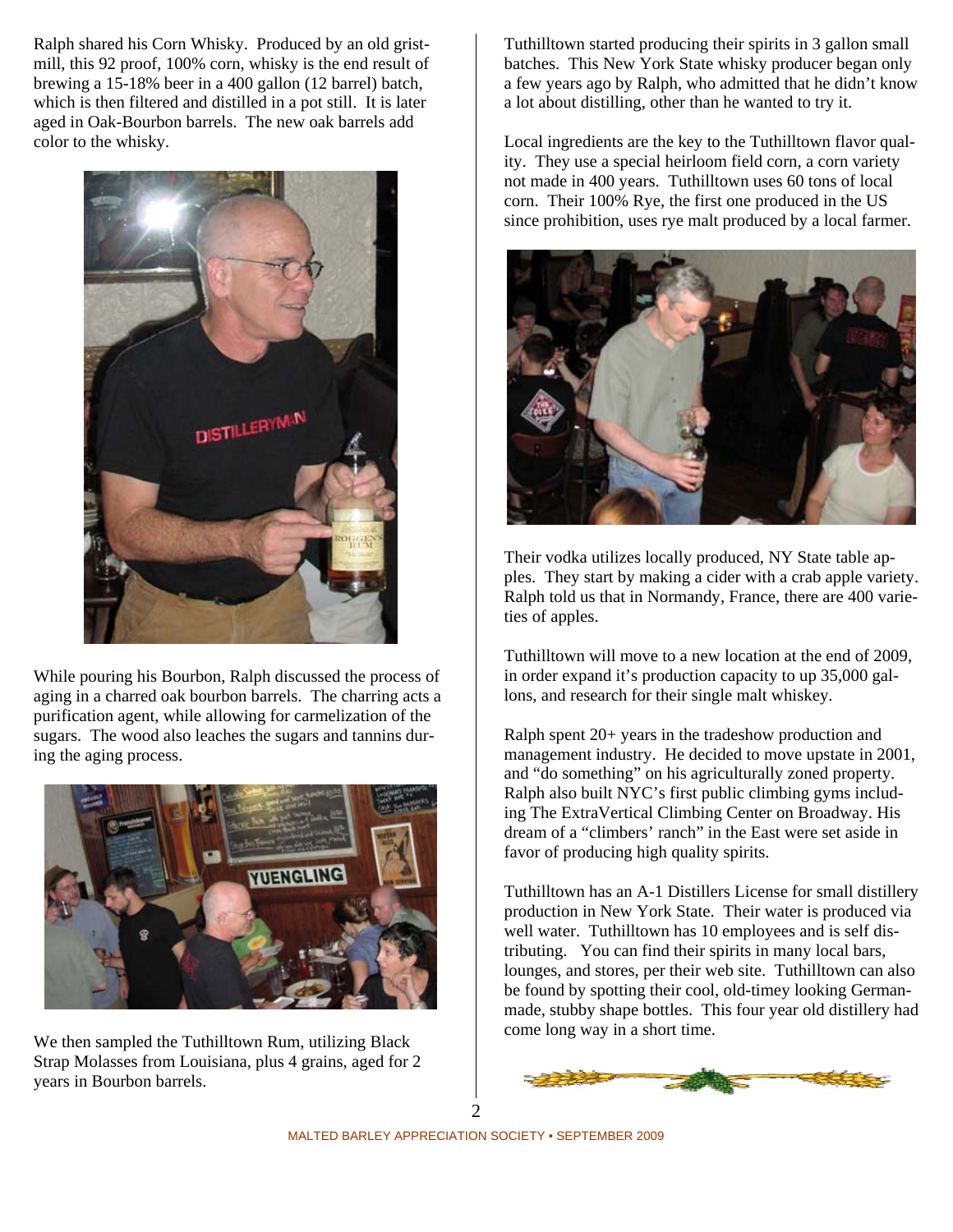## **Beer Quest Update**

The Teaser Trailer for Beer Quest has been posted for your enjoyment on You Tube in HD! Check it out: http://www.youtube.com/watch?v=8ZAmG\_9Cze0 http://www.beerquest.tv/ http://thebeerquest.blogspot.com/

## **Brewed in Brooklyn Walking Tour**

Brewed in Brooklyn tours currently operate every weekend. http://www.urbanoyster.com/brewed-in-brooklyn-tour.html

## **Brooklyn Homebrew coming soon!**

Brooklyn's only homebrewing supply store to open near  $9<sup>th</sup>$  Avenue and  $4<sup>th</sup>$  Avenue in Park Slope, where you can buy Hops/ Yeast/ Grain Malts Malt Extract/ Books/ Equipment/ Local Honey/ Spices: Brooklynhomebrew@gmail.com More info at: http://www.brooklynhomebrew.blogspot.com/

## **Vote for the MBAS!**

The Chef-to-Chef website has just re-launched their best beer site page where people vote on a scale of 1 to 5 once a day for a period of time. Last time they did that, the MBAS was declared 3rd best in the world! Let's try to make it to number 1 this time.

# **Event Calendar** by President Alan Rice

## **H O M E B R E WI N G C O M P E TI TI O N S:**



http://www.beertown.com/homebrewing/schedule.html



http://www.bjcp.org/compsch.html

Sat. Sept. 12, 1pm, **Brooklyn Homebrewers Tour**, \$25. Beer journalist Joshua M. Bernstein shows you the joys and tribulations of homebrewing in Brooklyn's gnat-sized apartments. Venture inside the homes of the city's finest amateur brewers, see their set-ups, discuss their craft, and sample their stashes. Several stops, bring a Metrocard. Tour limited to 20. RSVP: josh.bernstein@gmail.com

Sun. Sept. 13, 2-5:30pm, **Chew N Brew at The Diamond**, \$25. Homebrew with snack pairings from 8 different teams. Vote for your favorite. 90% of proceeds go to BARC animal shelter.

http://thediamondbrooklyn.com/chew\_brew\_2009.html

Sun. Sept. 13, 1-5pm, **The Brooklyn Cheese Experiment** 

**at Bell House**, \$20. Amateur chefs' cheese-based dishes, from sweet to savory. Local homebrewers compete for cash and prizes. After-party from 5-7pm. Tickets and entry info: http://thefoodexperiments.com/

Start planning now to be the **2010 New York State Homebrewer of the Year**. http://www.nyshoty.org/ The first event of the season is:

Nov. 14, 2009, **15th Knickerbocker Battle of the Brews**  Presented by The Saratoga Thoroughbrews Entries accepted Oct. 31 – Nov. 6 http://www.moonbrew.com/kbotb/index.html

## **Beer Related Events:**

Tue. Sept. 8, **End of Summer Rare and Obscure Drafts at Spuyten Duyvil**. Brasserie De Cazeau Saison, Fantome De Noel, Ellezelloise Hercule Stout, BFM La Madragore, BFM La Torpille, Nogne O Tiger Tripel, Church Burly Friar Barleywine (cask). http://www.spuytenduyvilnyc.com/

Tue. Sept. 8, **NY Brewers Night at Bar Great Harry**. Blue Point RastafaRye, Brooklyn Black Chocolate Stout '07, Brooklyn Pennant, Captain Lawrence Liquid Gold, Captain Lawrence IIPA, Chelsea Ultimate Summer, Coney Island Mermaid Pils, Defiant Little Thumper, He'Brew Lenny's RIPA, Ithaca CascaZilla, Keegan's Wit, Kelso Newtown Kriek, Lake Placid UBU, Middle Ages Wailing Wench, Ommegang Rouge, Sixpoint Nitro Otis, Sixpoint Express, Southampton Double White, Southern Tier Cherry Saison, Southern Tier IPA. http://www.bargreatharry.com/

Tue. Sept. 8, **Sixpoint at L'Asso**. 6 drafts TBA. Free growler fill with the purchase of a brick oven pizza. http://lassonyc.com/

Wed. Sept. 9, **Blue Point at Blind Tiger**. Vintage Old Howling Bastard, Imperial Pilsner, Pale Ale, Toasted Lager, Hoptical Illusion IPA, Blueberry Ale, Oktoberfest, Oatmeal Stout, 10th Anniversary IPA, Double Blonde, RastafaRye. http://blindtigeralehouse.com/

Wed. Sept. 9, **River Horse at George Keeley**. Tripel Horse, Hop Hazard, Lager, Special Ale, Summer Blonde.

Thu. Sept. 10, 5-9pm, **Blue Point at Whole Foods Bowery**. 6 draft lines for growler fills, free tastings. http://www.wholefoodsmarket.com/stores/bowery/index.ph p

Thu. Sept. 10, **Ommegang and Oysters at Jimmy's No.43**. Pay as you go, list TBA. http://www.jimmysno43.com/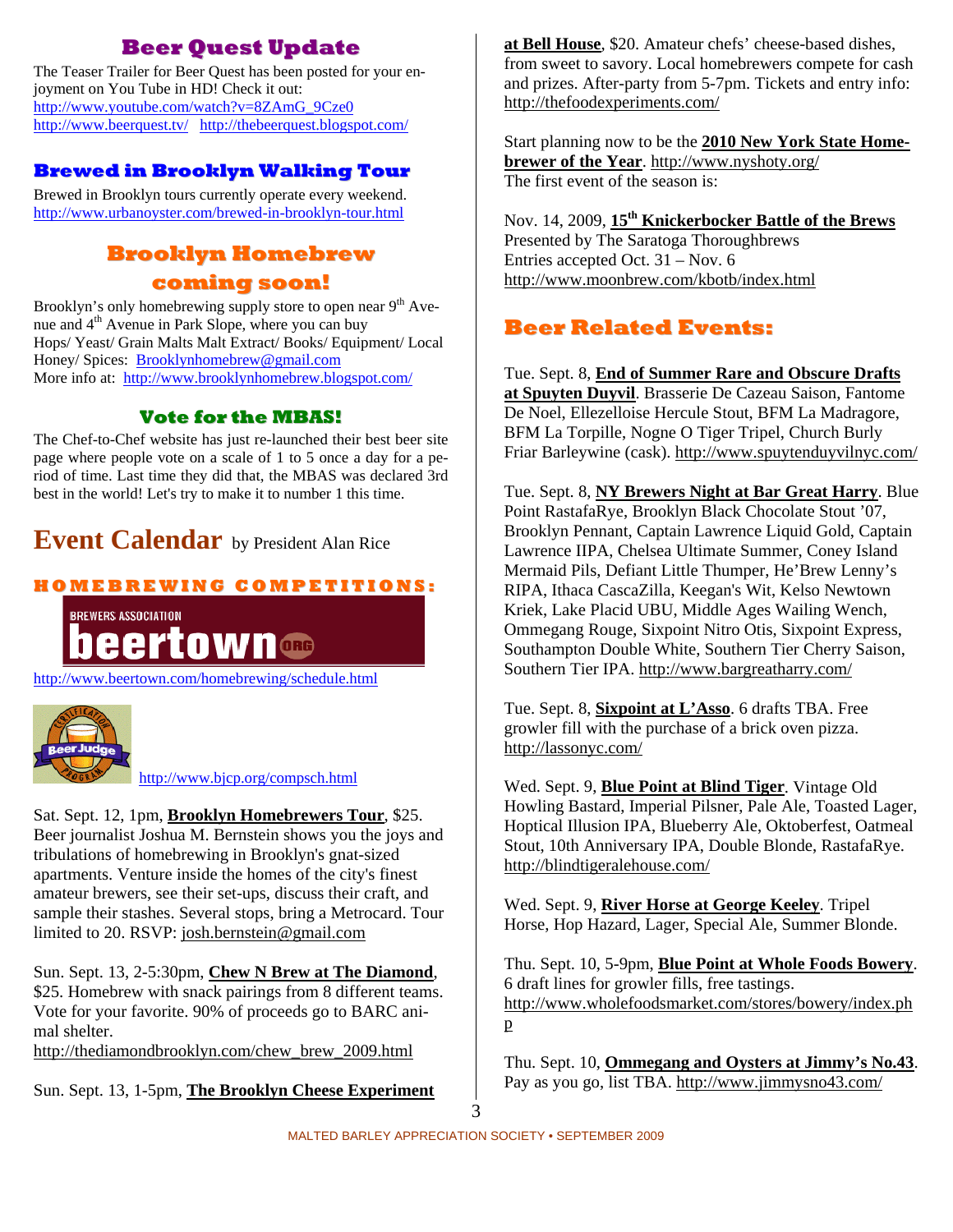Thu. Sept. 10, **NFL Kickoff Party at Standings**. Titans vs. Steelers, Penn Brewery, free pizza. http://www.standingsbar.com/

Sept. 11-20,  $2<sup>nd</sup> NY Craft Beer Week (NYCBW)$  We are proud to shine a bright spotlight on how craft beer has intersected with two of our city's most renowned attributes: great nightlife and an outstanding restaurant scene. This year's NY Craft Beer Week includes more than 83 different venues featuring at least 162 unique beers throughout the 5 boroughs. Check out over 100 events and pick up a copy of the **NYC Beer Passport** (\$35) to make the most of all that there is to offer, including \$2 pints and other discounts. http://www.nycbeerweek.com/

#### Sept. 11-13, **1st Gotham Cask Ale Fest (GCAF) at Rattle N Hum, Swift's Hibernian Lodge, and Jimmy's No. 43**.

60 different cask ales (with one exception, see next listing), 20 at each bar. Cask lists at: http://www.gothamimbiber.com/09craftbeerweek.html

Sept. 11, 6:00pm, **Tapping of NY3**. Toast the kickoff of NYCBW at any of the 3 GCAF venues with NY3, the official beer. Passport holders receive a complimentary 8 oz. cask pour. A single batch was brewed by Scott Vaccaro at Captain Lawrence Brewing with Jeff O'Neill of Ithaca Beer and Spencer Niebuhr of Southampton Publick House. NY3 is a Belgian-style amber with 6% abv. Each brewer provided a local honey. The hops, predominantly Willametes from the 2009 harvest, are from Pedersen Farms in Seneca Castle, NY. It will be on tap only during NYCBW at certain participating venues– look for the beer-glass icon in the Passport.

Sept. 11-20, **Zagat's House Special NYCBW Beer Dinners**, \$40. Three-course prix fixe dinners paired with select craft beers at **Back Forty, The Good Fork, Hundred Acres, Jimmy's No. 43, Little Giant, The Redhead**. Passport holders receive an additional half pint. http://www.nycbeerweek.com/events/zagat/#houseSpecials

Sept. 11-20, **Uncle Sam's New York City Pub Crawls**, \$50, includes 3 drinks. Tour the West Village, East Village, Hell's Kitchen, or Empire State Building and surrounding neighborhood. http://www.unclesamsnewyork.com/

Sept. 11-19, **NYCBW Neighborhood Crawls, Strolls, and Bike Rides**. Special tours for NYCBW by pros with local knowledge. The most beer-centric ones are in this calendar. Others are more food, architerally, or historically oriented, but all include stops for beer.

http://www.nycbeerweek.com/events/walks/

Sept. 11-19, **Sixpoint Week at Pacific Standard**. For NYCBW, we'll start with 4 Sixpoint drafts on Sept. 11, and add a rare, cellared, or otherwise interesting Sixpoint beer daily. Drink them all and receive a special T-shirt. (See Sept. 17 for Sixpoint Night.) http://www.pacificstandardbrooklyn.blogspot.com/

Sept. 11-20, **Oskar Blues Week at Whole Foods Bowery**. We'll have 5 Oskar Blues growler lines throughout NYCBW. (See Sept. 17 for O.B. and food pairings, Sept. 18 for free tastings.) Passport holders can take a one-time \$4 growler discount on any beer, and \$2 discounts on subsequent fills through Sept. 31.

Sept. 11-20, **NY State Breweries at Pony Bar**. It's NYCBW, so we're only pouring NY State craft brews, from Ithaca, Southern Tier, Empire, Lake Placid, Great Adirondack, Blue Point, Southampton, Sixpoint, Brooklyn, Middle Ages and more. http://www.theponybar.com/

Fri. Sept. 11, **Ballast Point and Blue Point Brewmaster Night at Rattle N Hum**. Meet the brewers, enjoy their beers. http://rattlenhumbar.wordpress.com/

Fri. Sept. 11, 2:30-5:30pm, **Red Hook Walking Tour and Pub Crawl**, \$20. Free brewery samples, drinks extra. Limited to 10 people. Join lifelong Brooklyn resident Ian Kelley for a summer afternoon stroll and enjoy some of the old and new on this Beer Walk with stops at several watering holes. Local manufacturers, including a premier craft brewery and a sublime key lime pie maker, thrive there. But newcomers are also making a splash. RSVP: ianlkelley@gmail.com

Fri. Sept. 11, **Ithaca at Pony Bar**. List TBA.

Fri. Sept. 11, 6-8pm, **Sugar Hill and Jazz at Whole Foods Upper West Side**, free. Jazz Legend Series, beer and food pairings. http://www.wholefoodsmarket.com/stores/upperwestside/

Every Sat., 2pm-2am, **Beer on the Pier in Greenpoint**. 10 drafts, \$5 pints, burgers and dogs, DJs, and great sunset views. This event at the end of Kent Ave. will continue as long as the weather holds out. http://tinyurl.com/ny7cuu

Every Sat. and Sun., 11:45am-3pm, **Brewed in Brooklyn,**  Past and Present, \$45. Limited to 16 people. Brooklyn Brewery tour and tasting, Brewers' Row and neighborhood historical tour, pizza tasting. Tour ends with food and a German and craft beer tasting. http://www.urbanoyster.com/

Sat. Sept. 12, **Long Island City Craft Beer Fest at Water Taxi Beach**, 2 sessions, \$40. Around 30 breweries will be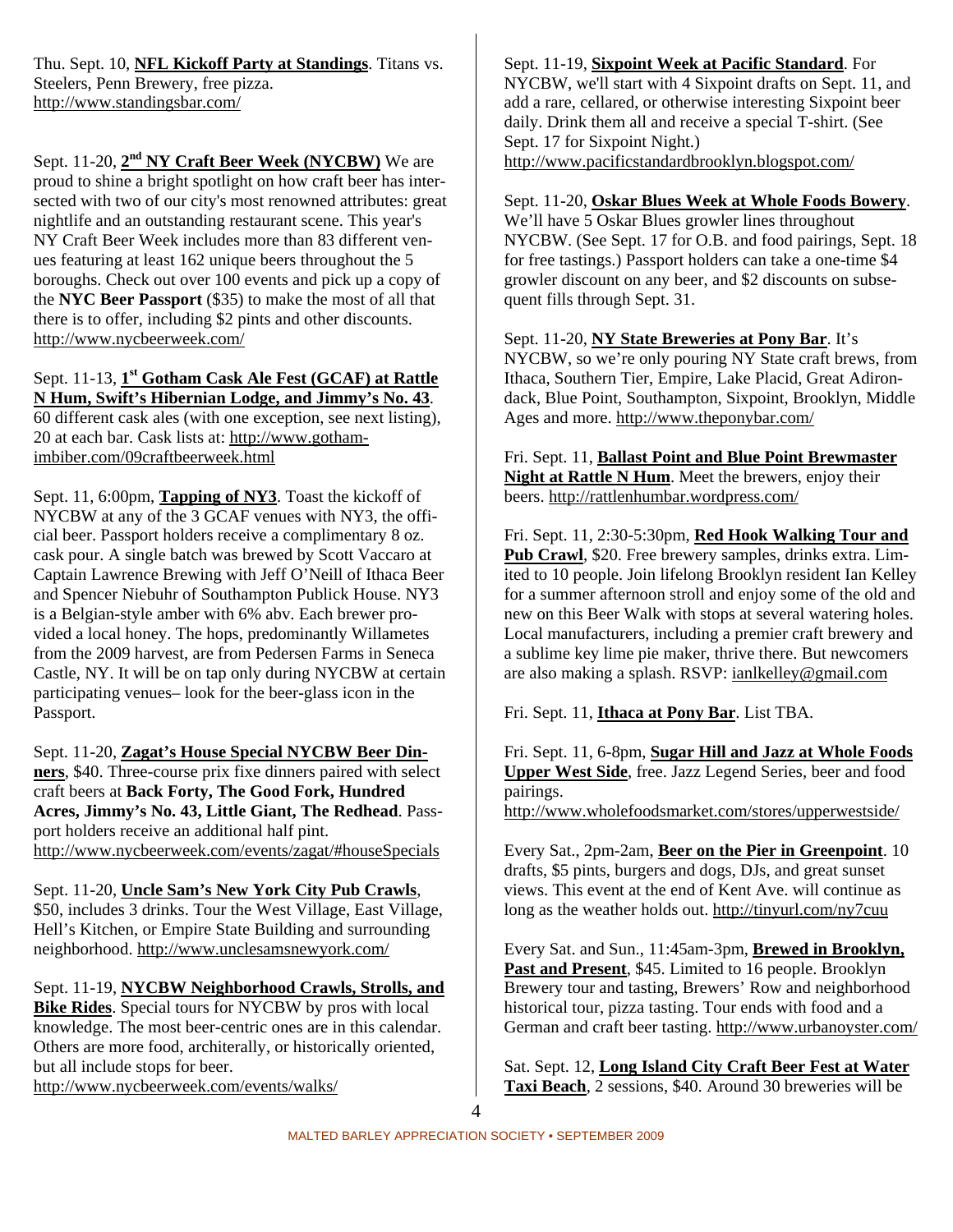Sat. Sept. 12, **NYC German Pub Crawl**, \$30. Zum Schneider, Radegast Hall, DBA Willaimsburg, Lederhosen. Includes bus, brat, beer discounts. http://www.ygac.org/

Sat. Sept. 12, **Oskar Blues Brewmaster Night at Rattle N Hum**. Dale Katechis will be on hand.

Sat. Sept. 12, 4-7pm, **NYCBW Tasting at Grab Specialty Foods**. Growler fills and free tastes. Special offerings from Kelso, Ithaca, Keegan, Southampton, Sly Fox, Lake Placid, High Point. http://www.grabspecialtyfoods.com/

Sat. Sept. 12, 5-8pm **Harpoon at Barcade**. Todd Charbonneau will be on hand. Big Bohemian Pils, Blonde Bock, Cider, IIPA, Oktoberfest, Quad, Saison, Sour Rye (cask), Wet Hop '09. http://www.barcadebrooklyn.com/

Sat. Sept. 12, **Troegs at South Fourth**. Featuring the launch of Dead Reckoning Porter. Also Hopback Amber, both are \$4 a pint, \$3 for Passport holders from 7-8pm. Plus Nugget Nectar cask, \$5. http://www.south4thbar.com/

Sun. Sept. 13, 2-5pm, **Bike Brooklyn Beer Blitz**, \$20 plus drinks. Limited to 20 cyclists. Approximately 12 miles at an easy pace. Join Matt Levy on a biking and drinking tour of Williamsburg and Bushwick, home to German brewers of the late 19th century. Cycle past and learn about their brewhouses, mansions and churches. Tour ends at Evergreen Cemetery, the eternal resting place of many of the brewers, with a surprise. RSVP: iammattlevy@gmail.com

Sun. Sept. 13, 4-6pm, **Malt & The Mash at Astor Center**, \$44-\$55. Tim Suprise of Arcadia leads a tasting that highlights the way that different malt profiles contribute to beer's flavor. Sample many different malts, and at least 6 beer styles, including wheat and sorghum variations. Maggie Fuller will demonstrate mashing. http://www.astorcenternyc.com/series-here-s-to-beer.ac

Sun. Sept. 13, **Ommegang Beer Dinner at Resto**, \$175. Six-course dinner, featuring Ommegang Rouge, and the debut of both Adoration and Ommegang Tripel. Vintage bottles. http://www.nycbeerweek.com/events/zagat/#resto

Sun. Sept. 13, **Sierra Nevada and Schmaltz Brewmaster Night at Rattle N Hum**. Meet the brewers, enjoy their beers.

Mon. Sept. 14, 6:30-8PM, **Captain Lawrence Beer & Cheese Pairing**, \$65. Led by Scott Vaccaro and Chris Munsey.

Mon. Sept. 14, **Fisherman's at Barcade**. Pumpkin Stout, Tea Party Barleywine '07, Dunkelweizen, Navigator '08, Fisherman's Ale, Fisherman's Brew, Eclipse (cask), IPA (dry hopped, oak aged, on cask), and more TBA.

Mon. Sept. 14, **Victory, Flying Dog, and Sixpoint Brewmaster Night at Rattle N Hum**. Meet the brewers, enjoy their beers.

Mon. Sept. 14, **Arcadia at The Gate**. Tim Suprise will be on hand. http://www.thegatebrooklyn.blogspot.com/

Mon. Sept. 14, **Flight Club at Bell House**. Sixpoint, Captain Lawrence, Elysian and Rogue drafts paired with Murray's cheeses at 4/\$10, plus \$3 Ommegang pints. http://www.thebellhouseny.com/

Mon. Sept. 14, **Beer and McLure's Pickles at Beer Table**, \$35. Bob McClure will be on hand to share his goods and some tips for the home pickler. http://www.beertable.com/ Mon. Sept. 14, **Goose Island Beer Dinner at Tabla**, \$90. Six courses, Indian themed. http://www.nycbeerweek.com/events/zagat/#tabla

Mon. Sept. 14, **Southern Tier at Stag's Head**. Harvest ESB, Mokah, Cherry Saison, and more. http://www.thestagsheadnyc.com/

Mon. Sept. 14, **Southern Tier at David Copperfield's**. Unearthly, Jah-Va, Mokah, Harvest, IPA, Pumpking. http://www.davidcopperfields.com/

Mon. Sept. 14, 6:30-8:30pm, **Hops & The Boil at Astor Center**, \$44-55. Brian O'Reilly of Sly Fox introduces the wide world of hops, one varietal at a time. Sample a series of his experimental beers, the Sly Fox Hop Project, each brewed with a single hop variety. Maggie Fuller will demonstrate methods of hop additions during the boil. http://www.astorcenternyc.com/series-here-s-to-beer.ac

Mon. Sept. 14, 7-9pm, **Keegan Ales at Brouweij Lane**. Geoff Wenzel will be on hand. 4 oz. taste \$1, or unlimited for \$10. http://brouwerijlane.com/

Mon. Sept. 14, **Crazy Bad Ass Beer Day at Hop Devil Grill**. List TBA. http://www.hopdevil.com/

Tue. Sept. 15, 6-8pm, **Stone at Gingerman**. List TBA. http://www.gingerman-ny.com/

Tue. Sept. 15, 7-9pm. **Women in the Beer Industry at The French Culinary**

**Institute, \$10**. Maggie Fuller leads a panel with several of the beer industry's prominent female figures, including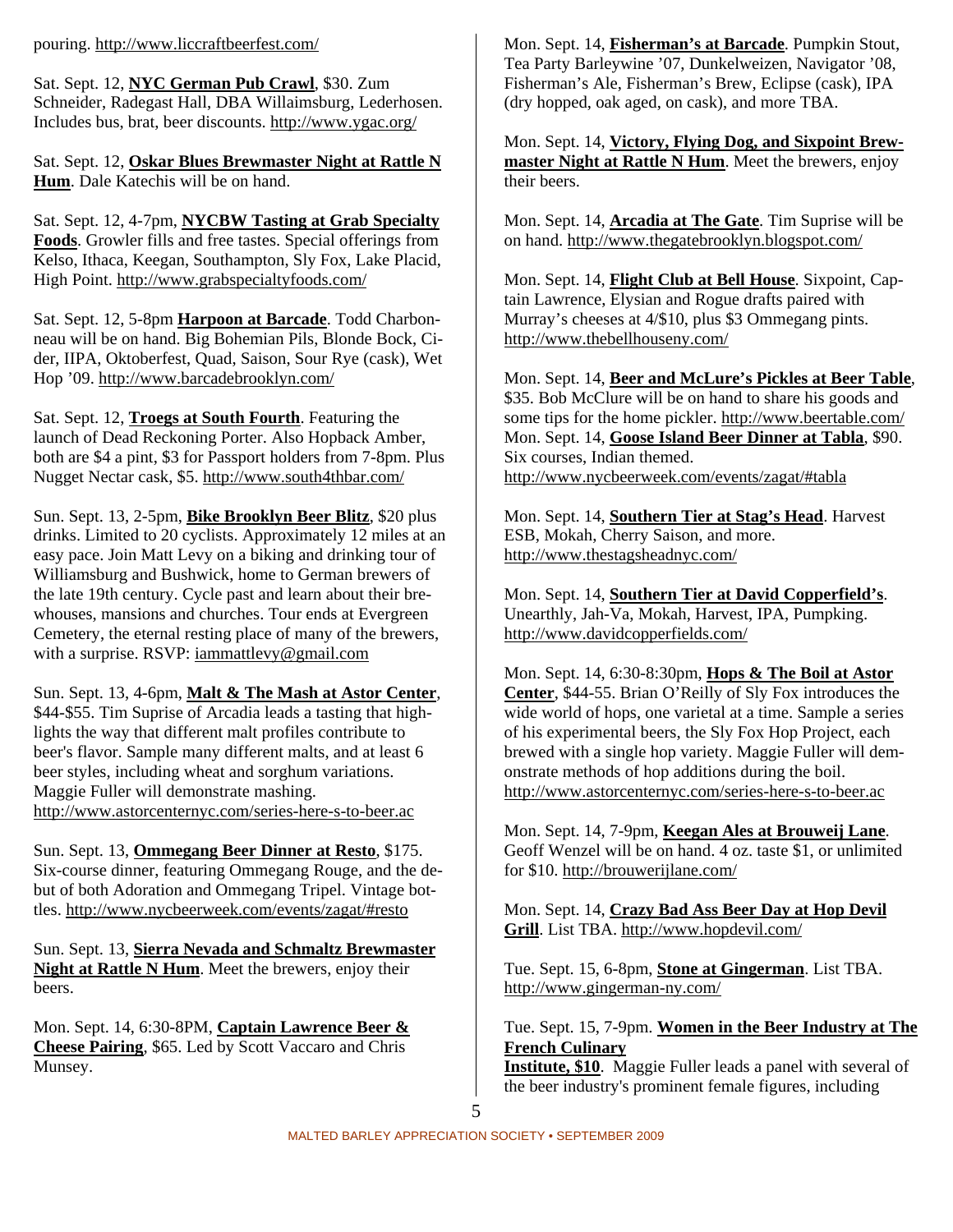Carol Stoudt and Debra Boening, owner of Oak Beverages. http://www.nycbeerweek.com/events/women/

Tue. Sept. 15, 7-9pm, **Victory at Brouweij Lane**. Meet the rep., 4 oz. taste \$1, or unlimited for \$10.

Tue. Sept. 15 7-9pm, **Coney Island at Dive Bar**. A Freak flight is available. The Schmaltz Brewing party then moves to our sister bar...

Tue. Sept. 15, 9-11pm, **He'Brew at Amsterdam 106**. Three flights have been Chosen for your enjoyment. http://www.divebarnyc.com/

Tue. Sept. 15, **Sam Adams Beer Dinner at Mas (farmhouse),** \$195. Jim Koch is bringing personal favorites and hidden gems. http://www.nycbeerweek.com/events/zagat/#mas

Tue. Sept. 15, **Empire Brewing NYC Debut at Pony Bar**. Tim Butler will be on hand. Black Magic Stout, White Aphro, Hop Harvest, American Strong Ale.

Tue. Sept. 15, **Daze of the Devil at Hop Devil Grill**. 10 strong and rare beers.

Tue. Sept. 15, **Keegan Ales at The Gibson**. Geoff Wenzel will be on hand. http://thegibsonnyc.com/

Tue. Sept. 15, **Geary's at Barcade**. David Geary will be on hand.

Tue. Sept. 15, 7-9pm **Smuttynose Extended Happy Hour at Toast (Uptown)**. A special gravity cask, lots of great drafts at \$4/pint. http://www.toastnyc.com/

Tue. Sept. 15, 6pm-1am, **Harvest Fest at Against the Grain**, \$35. Five harvest or fresh hop beers with food pairings. RSVP: 212-4200-0002 http://www.menupages.com/restaurants/against-the-grain/

Tue. Sept. 15, **Dogfish Head at Blind Tiger**. Sam Calgione will be on hand. Squall IPA (cask), Red & White, Black & Blue, Fort, Johnny Rawton Pils, Raison D'extra, Raison D'etre, Burton Baton, Immort Ale, Palo Santo Marron, World Wide Stout, 60 Minute, 90 Minute, 120 Minute, Indian Brown, Pangaea, Olde School Barleywine.

Tue. Sept. 15, **Brooklyn and Goose Island Brewmaster Night at Rattle N Hum**. Garrett Oliver and Greg Hall will be on hand.

Wed. Sept. 16, 6-10pm **Let Us Eat Local at Prince George Hotel**, \$150 minimum donation. Presented by Just Food and

NYCBW. Tastings from more than 30 of NYC's best restaurants and food producers, and more than 30 breweries. https://www.nycharities.org/event/event.asp?CE\_ID=3967

Wed. Sept. 16, **Elysian at Blind Tiger**. List TBA.

Wed. Sept. 16, **Ithaca, Keegan, and Captain Lawrence Brewmasters at South 4th**. Meet the brewers, enjoy their beers.

Wed. Sept. 16, **Harpoon at Manchester Pub.** List TBA. http://www.manchesterpubnyc.com/

Wed. Sept. 16, **Troegs at Barcade**. Dead Reckoning Porter, Dreamweaver Wheat, Java Head Stout, Mad Elf '08, Nugget Nectar (cask), Troegenator '08.

Wed. Sept 16, 7pm, **Brooklyn Scary Dive-Bar Crawl**, \$10, drinks extra. Limited to 15 people. Beer journalist Joshua M. Bernstein leads this tour of neighborhood dives and workingman's bars from the Navy Yard Cocktail Lounge to a motorcycle club in Bed-Stuy. Learn their histories and about their specialty drinks. RSVP: josh.bernstein@gmail.com

Wed. Sept. 16, 7-9pm, **Southern Tier at Brouweij Lane**. Meet the rep., 4 oz. taste \$1, or unlimited for \$10. Wed. Sept. 16, **Stone and Bear Republic Brewmaster Night at Rattle N Hum**. Richard Norgrove Sr. will be on hand.

Wed. Sept. 16, **Green Flash at Stanton Public**. Chuck Silva will be on hand. http://www.stantonpublic.com/

Wed. Sept. 16, **Chelsea at House of Brews (51st)**. Half price Chelsea beers, special kegs and casks. Featuring the release of Catskill Fresh Hop IPA '09, more here: http://ianaphillips.wordpress.com/

Wed. Sept. 16, **Chelsea at Pony Bar**. Featuring the '09 release of Catskill Fresh Hop IPA.

Wed. Sept. 16, 5-7pm, **Captain Lawrence at Gingerman**. Scott Vaccaro will be on hand.

Thu. Sept. 17, Noon-3pm, **Craft Brewers Lunch at Toast (Downtown)**, \$10. Food and beer pairing, details TBA. http://www.toastnyc.com/

Thu. Sept. 17, 5-7pm, **Smuttynose at Swift's**. David Yarrington will be on hand.

Thu. Sept. 17, **Smuttynose and Stoudt's Brewmaster Night at Rattle N Hum**. David Yarrington and Carol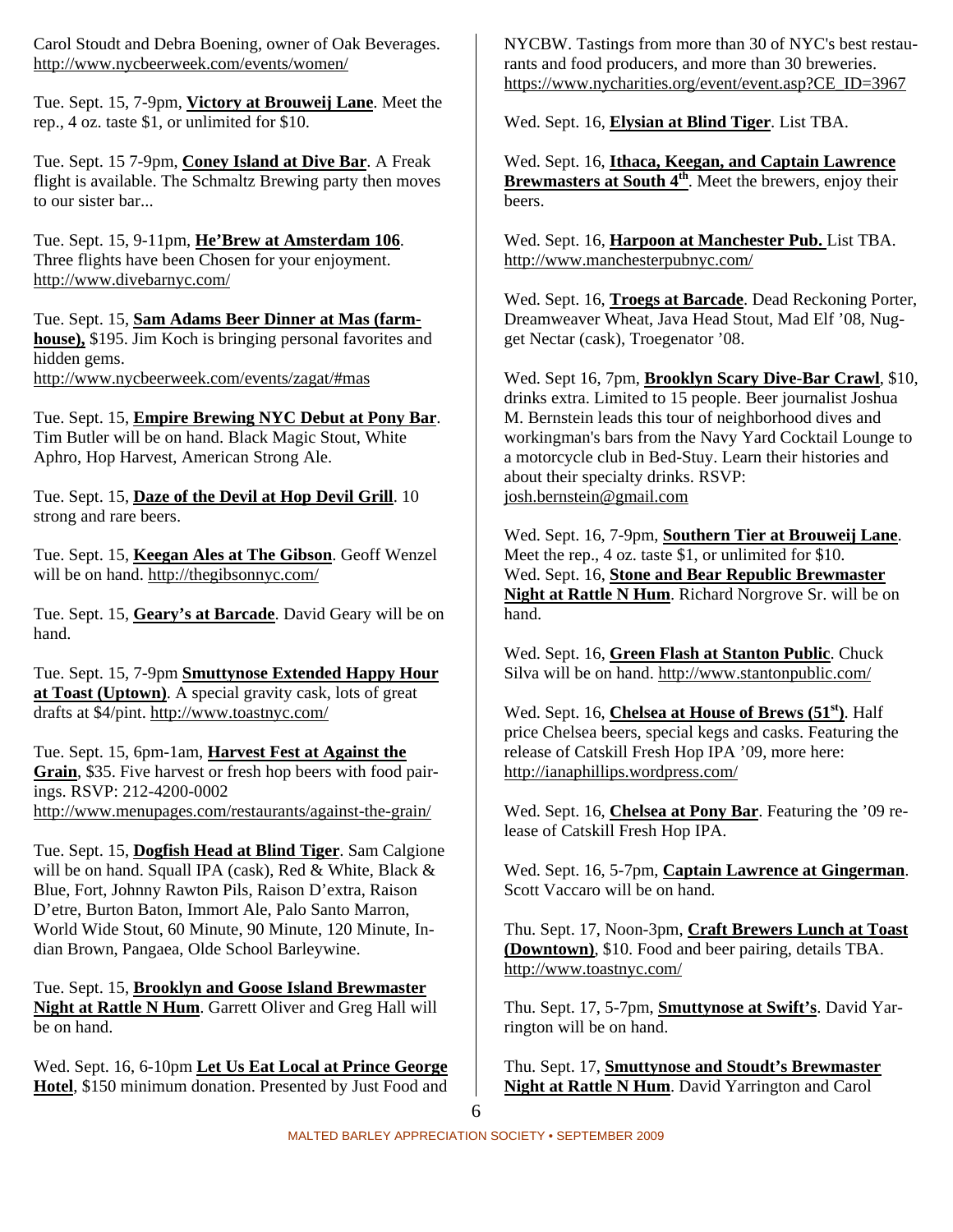Stoudt will be on hand.

Thu. Sept. 17, 5-7pm, **Bear Republic at Gingeman**. Richard Norgrove Sr. will be on hand.

Thu. Sept. 17, 5-7pm, **Allagash at Stanton Public**. Rob Tod will be on hand.

Thu. Sept. 17, 7-10pm, **Allagash at Downtown Bar & Grill**. Rob Tod will be on hand. 10 drafts, TBA.

Thu. Sept. 17, 6-9pm, **Southern Tier and Otter Creek at East Village Tavern**. \$5 drafts.

Thu. Sept. 17, 7-9pm, **Boulder at Brouweij Lane**. Meet the rep., 4 oz. taste \$1, or unlimited for \$10.

Thu. Sept. 17, 7-9pm, **Oskar Blues Food Pairing at Whole Foods Bowery**, \$35. Includes some down-home cooking from their brewpub and restaurant. http://www.acteva.com/booking.cfm?bevaID=186521

Thu. Sept. 17, 7-9pm, **Ithaca Beer and Sausage Pairing at Cafe D'Alscace**. Details TBA. http://www.cafedalsace.com/

Thu. Sept. 17, **Chatham Brewing at Dive Bar**. James Cunningham will be on hand.

Thu. Sept. 17, **Ommegang at Swift's**. List TBA.

Thu. Sept. 17, **Sixpoint Night at Pacific Standard**. The brewers are bringing ten new, rare, and cellared classics, plus giveaways and specials.

Thu. Sept. 17, **Schmaltz at Barcade**. List TBA.

Thu. Sept. 17, 6-9pm, **Two Brothers at Shorty's**. Featuring the launch of Heavy Handed IPA, and Bare Tree Wheat Wine '07 and '08. Food specials. http://shortysnyc.com/

Thu. Sept. 17, 7-10pm, **Magic Hat Brewmasters at Brass Monkey**. Meet the brewers, enjoy their beers. Lots of free swag. http://www.brassmonkeynyc.com/

Fri. Sept. 18, 4pm, **Vintage Beers at House of Brews (51st St.)**. Rare beers from our cellar, including limited amounts of Thomas Hardy's, JW Lee's and Utopias. http://www.houseofbrewsny.com/

Fri. Sept. 18, 5-7pm, **Oskar Blues at Stanton Public**. Dale Katechis will be on hand. http://www.stantonpublic.com/

Fri. Sept. 18, 5-9pm, **Oskar Blues at Whole Foods Bow-**

**ery**. Dale Katechis and brewery reps will be on hand to pour free tastings. Bring your growlers.

Fri. Sept. 18, 5-7pm, **Ommegang at Gingerman**. Phil Leinhart will be on hand.

Fri. Sept. 18, 6-7:30pm, **Yeast & Fermentation at Astor Center**, \$44-55. Rob Tod of Allagash leads a tasting that highlights different yeasts in a variety of styles and flavors. Compare different strains including wild yeasts, and the impact of mixing of multiple yeast strains. Maggie Fuller will demonstrate the bottling stage and discuss bottle conditioning. http://www.astorcenternyc.com/series-here-s-tobeer.ac

Fri. Sept. 18, 6-8pm, **Sugar Hill and Jazz at Whole Foods Upper West Side**, free. Jazz Legend Series, beer and food pairings.

Fri. Sept. 18, **Brooklyn Beer Dinner at Per Se**, \$350. Reception and seven-course tasting led by Garrett Oliver. http://www.nycbeerweek.com/events/zagat/#perse

Fri. Sept. 18, 7-9pm, **Stone at Brouweij Lane**. Meet the rep., 4 oz. taste \$1, or unlimited for \$10.

Fri. Sept. 18, **Ommegang, Allagash (?), and Captain Lawrence(?) Brewmaster Night at Rattle N Hum**. Meet the brewers, enjoy their beers.

Sept. 18-20, 11am-2am, **2nd German Fest at Max's Taphouse**. All German imports, 80+ drafts and 70+ bottles. Special German menu. http://www.maxs.com/

Fri. Sept. 18, 7-10pm, **Green Flash at Jimmy's No. 43**. Chuck Silva will be on hand.

Sat. Sept. Sept 19, 10:30am-3pm, **Kegs & Eggs at Resto**. A NYCBW twist for your Saturday brunch.

Sat. Sept. 19, Noon-7pm, **Craft Beer Scavenger Hunt**, \$42. A multi-borough discovery of beer, bars, and neighborhoods for teams of 4. Includes several beers and after party at Brooklyn Brewery. http://www.metrometroland.com/night.htm

Sat. Sept. 19, Noon-8pm, **Andy's Corner Oktoberfest**. Huge German and German-style draft and bottle list, German grill and buffet, live music. http://www.andyscornerbar.blogspot.com/

Sat. Sept. 19, Noon-10pm, **Octoberfest Tasting at Brouweij Lane**. 4 oz. taste \$1, or unlimited for \$10.